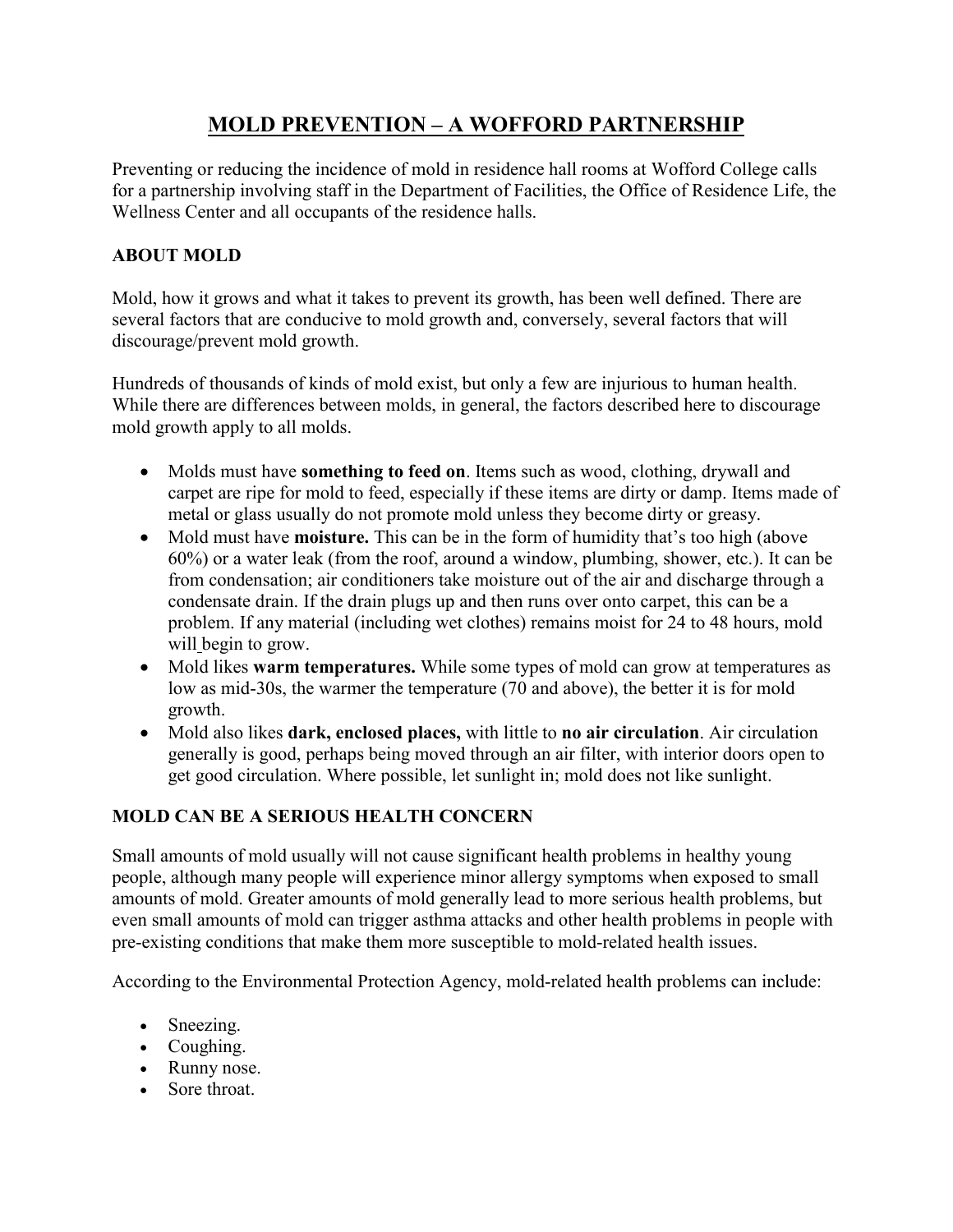- Headaches.
- Itchy, irritated eyes.
- Asthma attacks.
- Skin rashes.
- Respiratory infections.

#### **OUR WOFFORD PARTNERSHIP: HOW TO PREVENT MOLD**

The campus-wide partnership to control mold in residence halls means each area has its responsibilities.

- Facilities staff maintains all HVAC equipment so that it is at peak working condition. Staff will be responsive to all building occupants when they perceive a problem. Facilities staff will correct any conditions that develop and will assist in or take any appropriate remediation steps.
- Building occupants will notify facilities staff when a problem is noticed, particularly issues involving moisture.
- Staff in the Office of Residence Life, through the network of residence assistants and residence directors, will notify facilities staff as soon as possible after any observations, complaints or smells indicating problems that may be related to mold.
- Students should report any potential problems with residence hall rooms that may impact the health of the occupants as soon as possible to fixit.wofford.edu.
- In residence halls, the public common areas are maintained by facilities staff and private areas are maintained by student residents (bathrooms in some residence halls, sleeping cubes where present and common rooms). It is essential that building residents take notice of these tips:
	- o Report any water problems (leaks behind a toilet or under sinks, dripping faucets, wet carpet, leak from a ceiling, moisture under tiles, drips heard behind the air intake cover, etc.) immediately to facilities staff by submitting a work order on fixit.wofford.edu.
	- o Keep all vents in all areas open to maintain proper airflow.
	- o Good housekeeping practices (vacuum floors, wipe down counters, clean up spills quickly, wash out refrigerators to include wiping the doors, etc.) should be shared by all roommates to help reduce the amount of food sources for mold growth.
	- o Windows should not be opened; open windows will let in unconditioned air (warm, moist, spore-laden air).
	- o Neither the inflow to nor outflow from the fan coil units should be blocked (partially or fully).
	- o Wet or dirty clothes should not be left on the floor.
	- o Cubical doors should be left open for good air circulation.
	- o Private bathrooms should be cleaned daily.
	- o Private rooms should be vacuumed and dusted routinely.
	- o Remember that HVAC systems not only maintain comfortable temperatures, but also reduce humidity levels. Anything that interferes with the optimal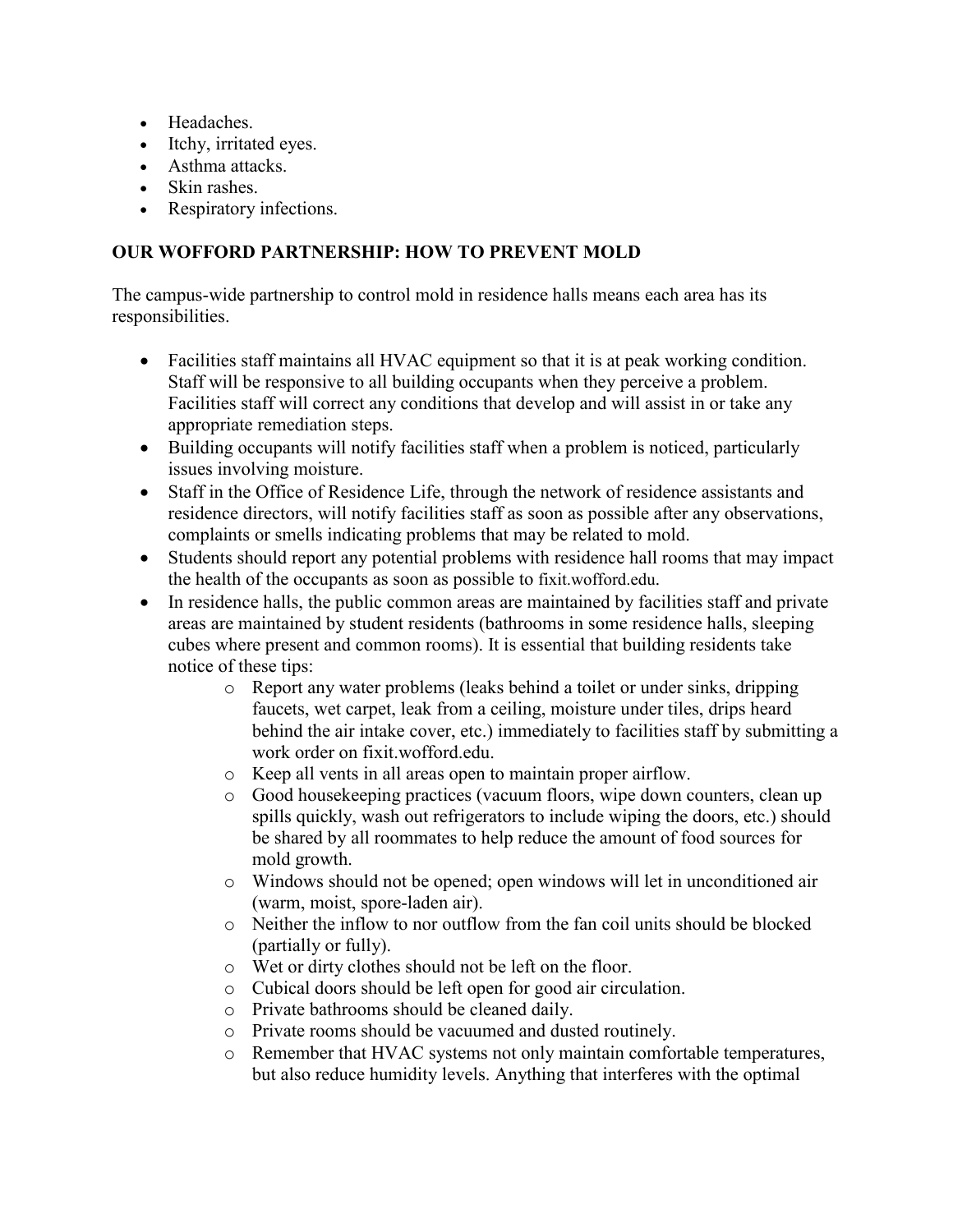operation of the units (such as opening windows or blocking air flow) can cause conditions conducive to mold growth.

If all of the above is done, we will be able to prevent mold from starting or be able to correct any situation before it becomes serious.

## **SPECIFIC RESIDENCE HALLS**

Occupants of these specific residence halls should make note of these details:

Marsh (common restrooms):

- 2 pipe system.
- Conditioned fresh air supplied to hallways.
- Fan coils located on floor. *Do not place objects directly in front of them.*
- Room conditions controlled by fan speed switch. *It is important to not turn fans to the OFF position.*

Carlisle (private restrooms):

- 2 pipe system.
- Fresh air supplied is not conditioned.
- Fan coils located on floor in cube. *Given their location, it is easy to place furniture in front of these; be sure to maintain a clear pathway for air movement.*
- *Leave cube doors open when unoccupied and whenever possible to promote airflow into common space.*

Greene (common restrooms):

- 4 pipe system.
- Conditioned fresh air supplied to hallways and rooms.
- Thermostat range of 68F-75F controlled by facilities staff.

Shipp / DuPre (common restrooms):

- 4 pipe system.
- Conditioned fresh air supplied to hallways and rooms.
- Fixed windows.
- Thermostat range of 68F-75F controlled by facilities staff.

Wightman (private restrooms):

- 2 pipe system.
- Conditioned fresh air supplied to common areas in rooms.
- Thermostat range of 68F-75F controlled facilities staff.
- *Leave cube doors open when unoccupied and whenever possible to promote airflow into common space.*
- Room conditions controlled by fan speed switch.

Lesesne (private restrooms):